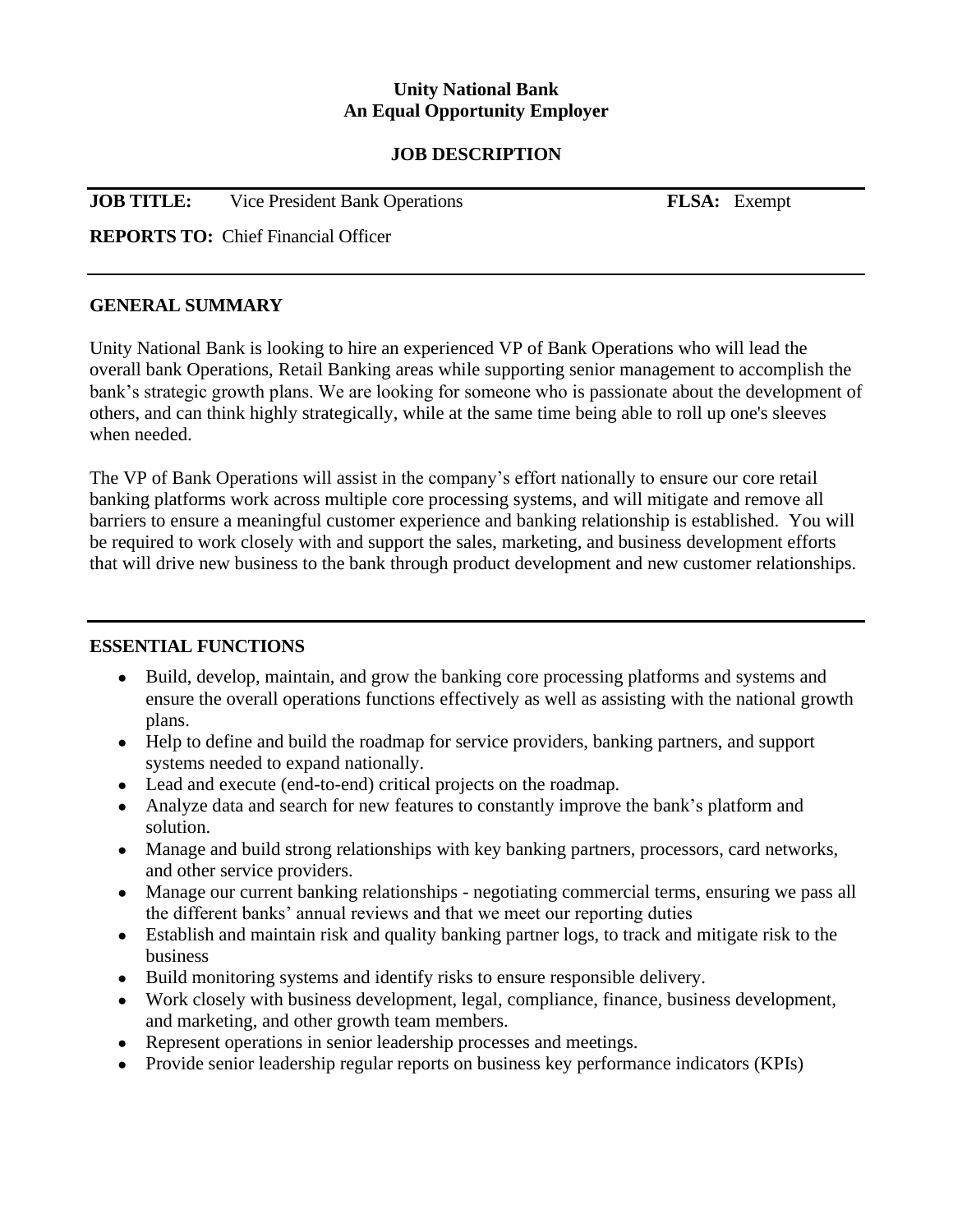- Develop a robust KPI goal setting  $\&$  reporting process to evaluate the Bank's ability to meet targets, optimize performance, achieve customer satisfaction, and identify improvement opportunities
- Ensure sufficient backup procedures and processes are in place to guarantee that we can process all banking needs fully and on time
- Define, implement, and manage an efficient, controlled, and cost-effective operating model that supports revenue growth and ROI forecasts
- Develop and deliver weekly and monthly reporting dashboards for senior management
- Steering operational process improvement projects with full ownership and responsibility including project management and communication with all internal stakeholders and Identifying and mitigating/eliminating existing inefficiencies, operational issues, and risks
- Implementing quality assurance measures to improve business monitoring
- Directly collaborating with the department head on organizational and strategic topics
- Manage and scale customer service, to support the needs of a rapidly growing business
- Ensure regulatory compliance and lead all regulation related matters including managing counsel and any lobbying efforts
- Other cost cutting initiatives including vendor management
- Provide leadership and mentorship for operation staff and other company departments as we scale the bank's solution
- Guides and directs management in the development, production, promotion, of the bank products and services.
- Examines current business process and make necessary changes so the best practices and policies are in place.
- Prepares reports on a weekly and monthly basis relating to overall status of the branch operations and whether objectives are being met
- Directs the preparation of short-term and long-range plans and budgets based on broad organizational goals and growth objectives in consultation with the CFO.
- Creates the structure and processes necessary to manage the organization's current activities and its projected growth.
- Maintains a sound plan of corporate organization, establishing policies to ensure adequate management development and to provide for capable management succession.
- Develops and implements procedures and controls to ensure security and accountability and accurate information flow within the organization.
- Participates in the design of hardware and software systems to assist in the smooth and efficient flow of information.
- Establishes operating policies consistent with the bank's policies and objectives and ensures their execution.
- Evaluates the results of overall operations regularly and systematically and reports these results to the CFO.
- Ensures that the responsibilities, authorities, and accountability of all direct subordinates are defined and understood.
- Ensures that all organization activities and operations are carried out in compliance with USA regulations and laws governing business operations.

# **Direct Supervisory Responsibilities and Reporting**

- Supervises Retail Branch managers, all bank operations.
- Is responsible for the overall direction, coordination, and evaluation of Branch Operations.